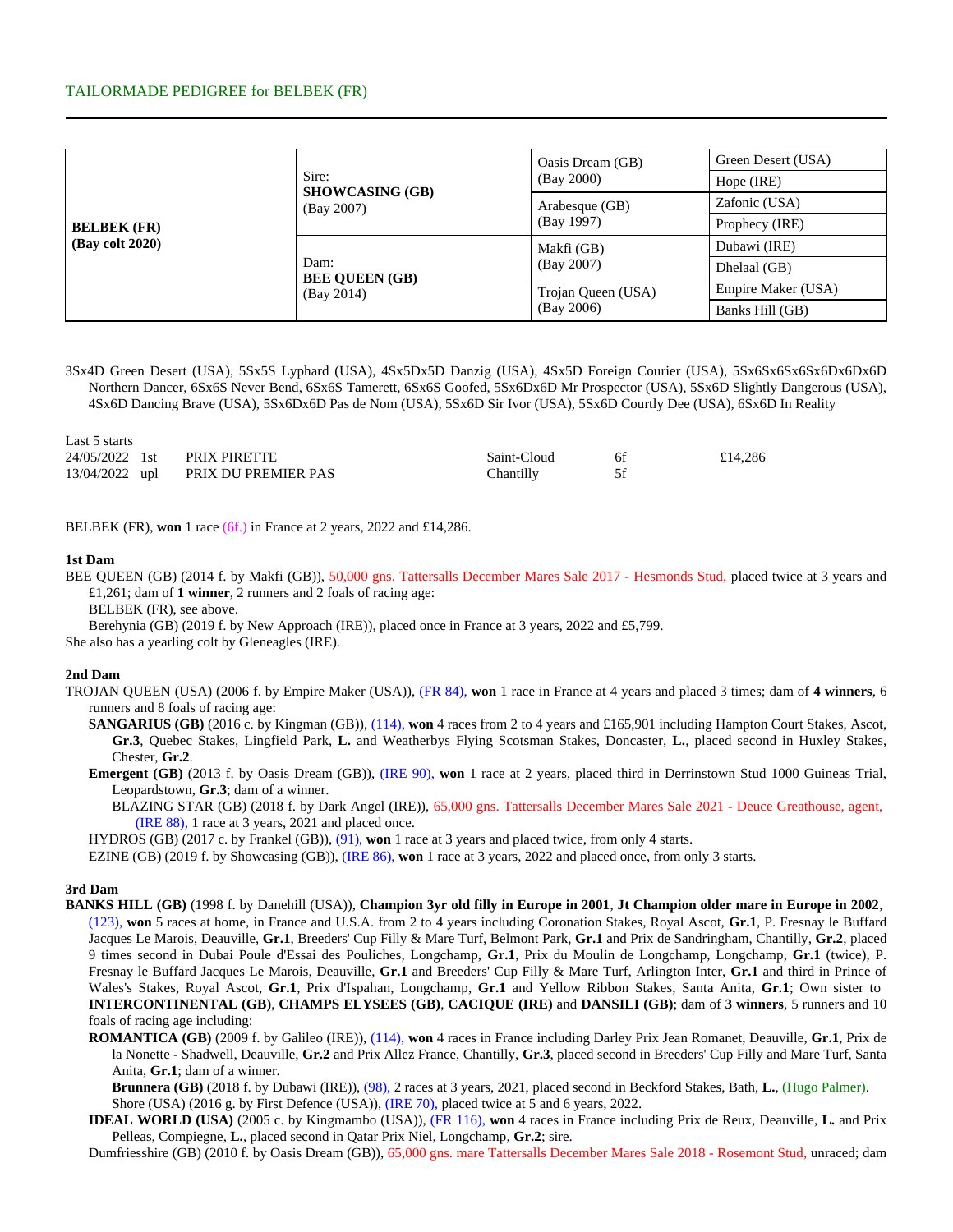of winners.

HACKBERRY (GB) (2017 g. by Nathaniel (IRE)), 12,000 gns. Tattersalls February Sale 2020 - Guy Stephenson, (76), placed 3 times at 4 and 5 years, 2022; also 1 N.H. Flat Race at 4 years, 2021 (Brian Ellison).

- DAISY PEERS (GB) (2019 f. by New Bay (GB)), €30,000 yearling Goffs Autumn Online Yearling Sale Vendor,(IRE 88), 1 race at 2 years, 2021 and placed twice, from only 4 starts.
- Hart Fell (GB) (2016 g. by Nayef (USA)), £7,000 Goffs UK Spring HIT Sale 2019 Kevin Frost Racing, (60), placed once at 6 years, 2022 (Kevin Frost).
- Replete (GB) (2013 f. by Makfi (GB)), 775,000 gns. Tattersalls December Mares Sale 2016 Amanda Skiffington, unraced; dam of. Livia (JPN) (2019 f. by Galileo (IRE)), placed twice in Japan at 3 years, 2022.

## **4th Dam**

- **HASILI (IRE)** (1991 f. by Kahyasi), (FR 100), **won** 4 races in France at 2 years including Prix des Sablonnets, Nantes, **L.**, placed including second in Prix des Lilas, Longchamp, **L.** and Prix Imprudence, M'-Laffitte, **L.**; Own sister to **ARRIVE (GB)**; dam of **7 winners**, 8 runners and 10 foals of racing age:
	- **INTERCONTINENTAL (GB)** (2000 f. by Danehill (USA)), (118), **won** 13 races in France and U.S.A. including Matriarch Stakes, Hollywood Park, **Gr.1**, Emirates Breeders' Cup Filly & Mare Turf, Belmont Park, **Gr.1**, Palomar Breeders' Cup Handicap, Del Mar, **Gr.2** , Just A Game Breeders' Cup Handicap, Belmont Park, **Gr.2**, Winstar Galaxy Stakes, Keeneland, **Gr.2**, Jenny Wiley Stakes, Keeneland, **Gr.3** (twice), Royal Heroine Invitational Stakes, Hollywood Park, **Gr.3** and Prix Amandine, Deauville, **L.**, placed third in Sagitta 1000 Guineas, Newmarket, **Gr.1**, Grand Criterium - Lucien Barriere, Longchamp, **Gr.1** and John C Mabee Handicap, Del Mar, **Gr.1**; dam of winners.

**Abseil (USA)** (2010 g. by First Defence (USA)), (100), 2 races, placed third in Betfred Hambleton Handicap, York, **L.**

- OSLO (GB) (2017 g. by Gleneagles (IRE)), 37,000 gns. Tatts August Horses-in-Training Sale 2020 Mick Appleby, (88), 2 races and placed 11 times; also 2 races over hurdles at 5 years, 2022 and placed twice (Fergal O'Brien).
- NOT IN DOUBT (GB) (2018 f. by Sea The Stars (IRE)), (FR 74), 1 race in France at 3 years, 2021 and placed once.
- CONTINENTAL DRIFT (USA) (2011 f. by Smart Strike (CAN)), (77), 1 race, from only 2 starts; dam of **MASEN (GB)** (2018 g. by Kingman (GB)), (IRE 114), 5 races at home and in U.S.A. from 2 to 4 years, 2022 including Poker Stakes, Belmont Park, **Gr.3** and Seek Again Stakes, Belmont Park, placed second in Maker's Mark Mile Stakes, Keeneland, **Gr.1**, (G. M. Lyons).
- **CACIQUE (IRE)** (2001 c. by Danehill (USA)), (120), **won** 7 races in France and U.S.A. including Manhattan Handicap, Belmont Park, **Gr.1** , Man O'War Stakes, Belmont Park, **Gr.1**, Prix Daniel Wildenstein Casino Barrierre, Longchamp, **Gr.2**, Prix Daphnis, Chantilly, **Gr.3** and Prix du Chemin de Fer du Nord, Chantilly, **Gr.3**, placed second in Juddmonte Grand Prix de Paris, Longchamp, **Gr.1**, Prix Jean Prat, Chantilly, **Gr.1**, United Nations Stakes, Monmouth Park, **Gr.1**, Arlington Million Stakes, Arlington International, **Gr.1** and Woodford Reserve Turf Classic Stakes, Churchill Downs, **Gr.1** and third in Prix d'Ispahan, Longchamp, **Gr.1**; sire.
- **HEAT HAZE (GB)** (1999 f. by Green Desert (USA)), (116), **won** 7 races in France and U.S.A. including Matriarch Stakes, Hollywood Park, **Gr.1**, Beverly D Stakes, Arlington International, **Gr.1**, Las Cienegas Handicap, Santa Anita, **Gr.3**, Citgo Distaff Turf Mile Stakes, Churchill Downs, **Gr.3** and Prix Coronation, Maisons-Laffitte, **L.**, placed second in Diana Handicap, Saratoga, **Gr.1** and third in Flower Bowl Invitational Stakes, Belmont Park, **Gr.1**; dam of winners.
	- **MIRAGE DANCER (GB)** (2014 c. by Frankel (GB)), (116), 5 races at home and in Australia including Metropolitan Handicap, Randwick, **Gr.1**, Bombay Sapphire Glorious Stakes, Goodwood, **Gr.3** and Netbet Tapster Stakes, Goodwood, **L.** (twice), placed third in Stella Artois Caulfield Cup, Caulfield, **Gr.1**.
	- **IRONCLAD (GB)** (2016 g. by Dubawi (IRE)), (86), 7 races at home and in Australia from 3 to 5 years, 2021 including Matrice Stakes, Morphettville, **L.**, C S Hayes Memorial Cup, Morphettville, **L.** and Bendigo Golden Mile, Bendigo, **L.**
	- **Forge (GB)** (2013 c. by Dubawi (IRE)), (108), 3 races at home and in U.S.A., placed third in Maker's 46 Mile Stakes, Keeneland, **Gr.1**. **Radiator (GB)** (2011 f. by Dubawi (IRE)), (103), 2 races at home and in U.S.A., placed second in Irish Chpns.Weekend M. Seely Mem.Stakes, York, **L.**
- **CHAMPS ELYSEES (GB)** (2003 c. by Danehill (USA)), (119), **won** 6 races in Canada, France and U.S.A. including Pattison Canadian International Stakes, Woodbine, **Gr.1**, Hollywood Turf Cup Stakes, Hollywood Park, **Gr.1**, Northern Dancer Turf Stakes, Woodbine, **Gr.1**, San Marcos Stakes, Santa Anita, **Gr.2** and Prix d'Hedouville, Longchamp, **Gr.3**, placed second in G. P. del Jockey Club e Coppa d'Oro, Milan, **Gr.1**, Santa Anita Handicap, Santa Anita, **Gr.1** and Hollywood Turf Cup Stakes, Hollywood Park, **Gr.1** and third in Pattison Canadian International Stakes, Woodbine, **Gr.1** and Santa Anita Handicap, Santa Anita, **Gr.1**; sire.

**BANKS HILL (GB)**, see above.

- **DANSILI (GB)** (1996 c. by Danehill (USA)), **Jt Champion older miler in Europe in 2000**, **Top rated older miler in France in 2000**, (123), **won** 5 races in France including Prix du Muguet, Saint-Cloud, **Gr.2**, Prix Edmond Blanc, Saint-Cloud, **Gr.3** and Prix Messidor, Deauville, **Gr.3**, placed second in Champagne Lanson Sussex Stakes, Goodwood, **Gr.1**, Dubai Poule d'Essai des Poulains, Longchamp, **Gr.1** and Prix de la Foret, Longchamp, **Gr.1** and third in Emirates Prix du Moulin de Longchamp, Longchamp, **Gr.1**, P. Fresnay le Buffard Jacques Le Marois, Deauville, **Gr.1** and Breeders' Cup Mile, Churchill Downs, **Gr.1**.
- **DELUXE (USA)** (2007 f. by Storm Cat (USA)), (113), **won** 4 races in France and U.S.A. including Cardinal Handicap, Churchill Downs, **Gr.3** and Prix de Liancourt, Longchamp, **L.**, placed second in Montjeu Coolmore Prix Saint-Alary, Longchamp, **Gr.1**.

Very Good News (USA) (2008 f. by Empire Maker (USA)), unraced; dam of winners.

**Weekender (GB)** (2014 g. by Frankel (GB)), (IRE 114), 5 races, placed third in Comer Group International Irish St Leger, Curragh, **Gr.1** .

- **Media Stream (GB)** (2018 g. by Frankel (GB)), (FR 104), 2 races in France at 2 and 3 years, 2021, placed third in Prix Francois Mathet, Saint-Cloud, **L.** and Prix Pelleas, Compiegne, **L.**, (A. Fabre).
- CLASSICAL WAVE (GB) (2017 g. by Gleneagles (IRE)), 24,000 gns. Tattersalls July Sale 2020 Highfield BS, 240,000 gns. Tattersalls Online May Sale 2021 - Oliver St Lawrence BS, (97), 3 races at 4 years, 2021 and placed twice; also 1 race in Bahrain at 5 years, 2022 and placed once.

Responsible (GB) (2011 f. by Oasis Dream (GB)), unraced; dam of winners.

**OBLIGATE (GB)** (2016 f. by Frankel (GB)), (FR 110), 3 races in France including Prix de Sandringham, Chantilly, **Gr.2** and Prix des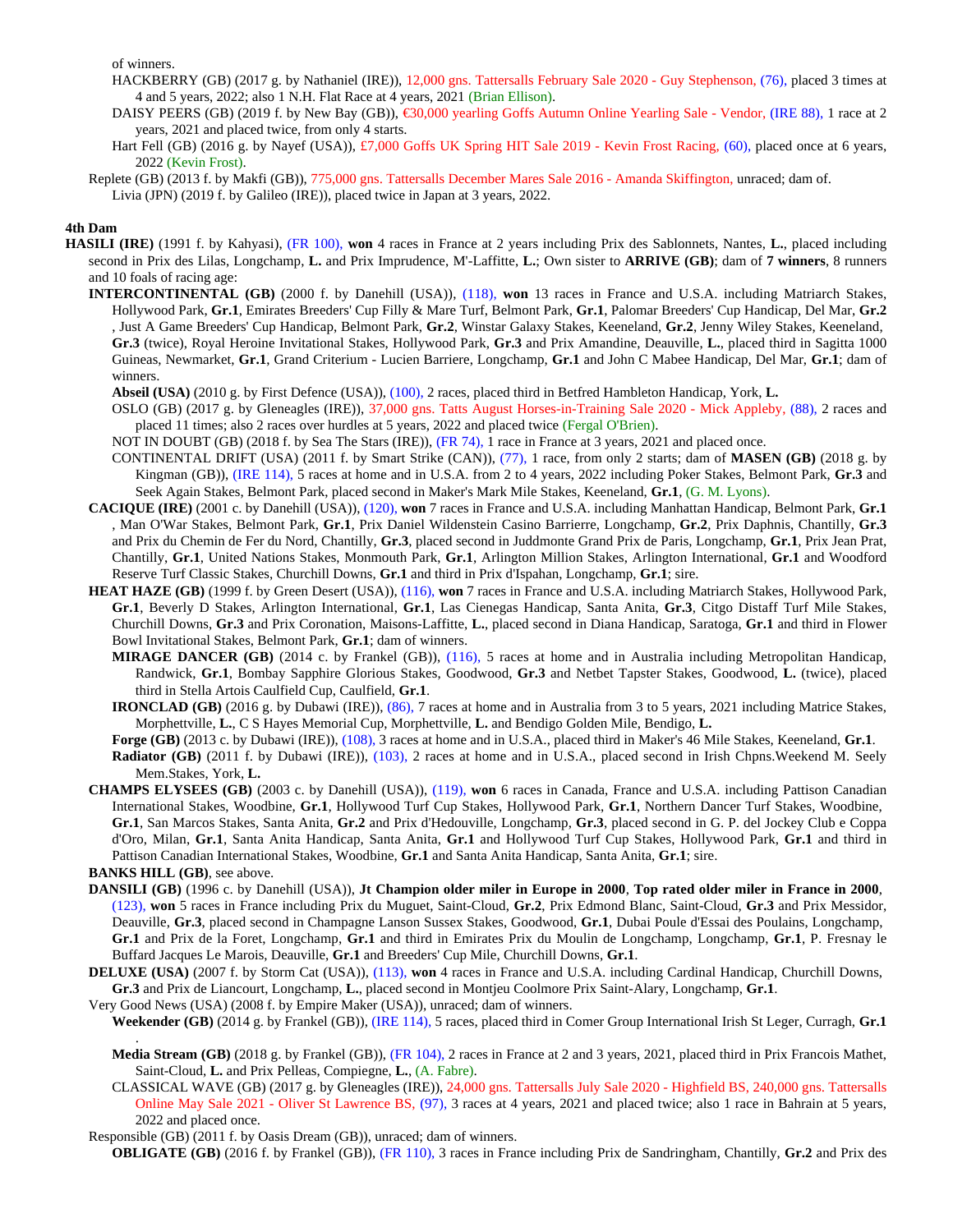Successful Cross Analysis - Group/Listed race performers SHOWCASING (GB) bred to daughters of MAKFI (GB) has produced no Group/Listed performers.

#### Sire Reference - Race Record

| SHOWCASING (GB) |          | 2007 |        | bay by Oasis |                | Dream (GB) out of Arabesque (GB) by |          |            |                 |          | Zafonic  | (USA). |
|-----------------|----------|------|--------|--------------|----------------|-------------------------------------|----------|------------|-----------------|----------|----------|--------|
| Won             | races    |      | (6f.), | at           | $\overline{2}$ | years,                              | £129,563 |            | and             | placed   |          | times. |
| Won             | Irish    | TB.  |        | Marketing    |                | Gimerack                            | Stakes.  |            | York.           |          | $Gr.2$ . | (2009) |
| 2nd             | Duke     | 0 f  | York   |              | Blue           | Square                              | Stakes.  |            | York.           |          | $Gr.2$ . | (2010) |
| 3rd             | Shadwell |      | Middle |              | Park           | Stakes.                             |          | Newmarket, |                 | $Gr.1$ . |          | (2009) |
| Retired         |          |      | t o    |              |                | Stud                                |          |            | $1 \; \text{n}$ |          |          | 2011.  |
|                 |          |      |        |              |                |                                     |          |            |                 |          |          |        |

#### Sire Reference - Best Progeny

**SHOWCASING (GB)** is the sire of **MOHAATHER (GB)** (2016 c., dam by Inchinor (GB), Sussex Stakes, **Gr.1**; sire), **ADVERTISE (GB)** (2016 c., dam by Pivotal (GB), Keeneland Phoenix Stakes, **Gr.1**, Commonwealth Cup, **Gr.1**, LARC - Prix Maurice de Gheest, **Gr.1**; sire), **QUIET REFLECTION (GB)** (2013 f., dam by Haafhd (GB), 32Red Sprint Cup Stakes, **Gr.1**, Commonwealth Cup, **Gr.1**), **DRAMATISED (IRE)** (2020 f., dam by Turtle Bowl (IRE), Queen Mary Stakes, **Gr.2**), **ASYMMETRIC (IRE)** (2019 c., dam by Hellvelyn (GB), Richmond Stakes, **Gr.2**), **SHOWOROSES (NZ)** (2016 f., dam by Rodrigo de Triano (USA), Auckland Thorougbred Breeders' Stakes, **Gr.2**, Rich Hill Mile, **Gr.2**, Cal Isuzu Stakes, **Gr.2**), **ALKUMAIT (GB)** (2018 c., dam by Dutch Art (GB), Mill Reef Stakes, **Gr.2**), **BODHICITTA (GB)** (2016 f., dam by Teofilo (IRE), Yellow Ribbon Handicap, **Gr.2**), **TROPBEAU (GB)** (2017 f., dam by Dansili (GB), Shadwell Prix du Calvados, **Gr.2**), **SOLDIER'S CALL (GB)** (2016 c., dam by Iceman (GB), Wainwrights Flying Childers Stakes, **Gr.2**; sire), **PROJECTED (GB)** (2012 g., dam by King's Best (USA), Baltimore Washington International Turf, **Gr.2**), **TASLEET (GB)** (2013 c., dam by Cadeaux Genereux, Duke of York Clipper Logistics Stakes, **Gr.2**; sire), **XPRESSION (NZ)** (2015 f., dam by Don Eduardo (NZ), Randwick Meat Wakefield Challenge Stakes, **Gr.2**), **PRIZE EXHIBIT (GB)** (2012 f., dam by Inchinor (GB), San Clemente Handicap, **Gr.2**, Monrovia Stakes, **Gr.2**), **SHOWBOY (NZ)** (2012 g., dam by Thunder Gulch (USA), Golden Homes Wakefield Challenge Stakes, **Gr.2**), **TOOCOOLFORSCHOOL (IRE)** (2012 g., dam by Hector Protector (USA), Dubai Duty Free Mill Reef Stakes, **Gr.2**)

| $S_i$ i<br>r e            |         |         |            |           |            | S          | atistics       |
|---------------------------|---------|---------|------------|-----------|------------|------------|----------------|
| <b>SHOWCASING</b><br>(GB) | Retired | to      | in<br>Stud | 2011.     | 9<br>crops | of         | racing<br>age. |
|                           | Runners | Winners | $%$ W/R    | Races Won | Places     | £          |                |
| Lifetime Flat (Europe)*   | 612     | 334     | 54.6       | 819       | 1969       | 12,396,934 |                |
| 2022 2yos                 | 31      | 8       | 25.8       | 9         | 14         | 173,251    |                |
| 2022 3yos                 | 69      | 17      | 24.6       | 23        | 40         | 286,784    |                |
| $2022\,4y$ os +           | 80      | 19      | 23.8       | 29        | 51         | 394,207    |                |
| 2021 2yos                 | 80      | 29      | 36.3       | 36        | 63         | 613,047    |                |
| 2021 3yos                 | 74      | 29      | 39.2       | 42        | 74         | 585,780    |                |
| $2021\,4yos +$            | 90      | 34      | 37.8       | 56        | 106        | 660,255    |                |

\* Includes Great Britain, Ireland, France, Germany, Italy and Scandinavia. Lifetime runners figure may not be comprehensive for stallions with horses in training prior to 1997

|                         | Runners  | Winners        | $%$ W/R | Races Won | Places |          |
|-------------------------|----------|----------------|---------|-----------|--------|----------|
| Lifetime Jump*          | 38       | 7              | 18.4    | 9         | 33     | 57,173   |
| 2022/23 N.H. Flat       | $\theta$ | 0              | 0.0     |           |        | $\theta$ |
| $2022/23$ Hurdles       |          | $\theta$       | 0.0     |           |        | $\theta$ |
| 2022/23 Chases          |          | $\theta$       | 0.0     | 0         |        | $\theta$ |
| 2022/23 Point-to-Points | 0        | 0              | 0.0     | 0         |        | 0        |
| 2021/22 N.H. Flat       | 0        | 0              | 0.0     |           |        |          |
| $2021/22$ Hurdles       |          | $\mathfrak{D}$ | 28.6    |           |        | 14.224   |
| 2021/22 Chases          |          | 0              | 0.0     |           |        | $\theta$ |
| 2021/22 Point-to-Point  |          | $\theta$       | 0.0     |           |        | $\theta$ |

# \* Includes Great Britain and Ireland.

Sire Reference - Sales Averages

# **2022**

Yearling Average: 25,610gns. Median: 25,610gns. Fillies Average: 25,610gns. Broodmare Average: 36,014gns. Median: 36,014gns. Older Horses Average: 34,976gns. Median: 22,024gns. Colts/Fillies Average: 40,128gns. / 28,106gns.